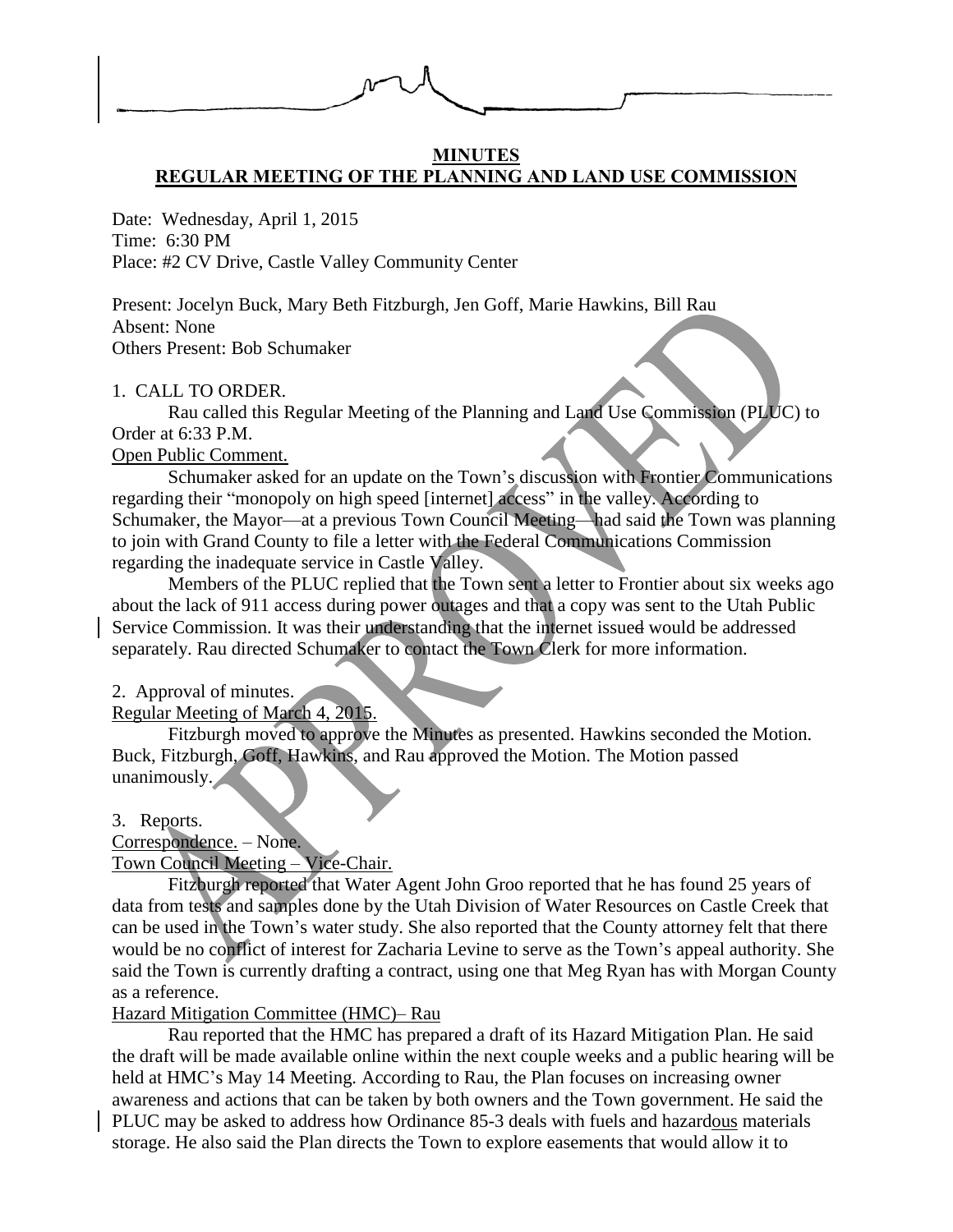effectively mitigate flooding, particularly in the culverts and the two major drainages of Placer

and Castle Creeks. Rau said that the Plan also addresses drought and suggests development of a groundwater management plan and potential points of action within that plan.

Fitzburgh said Groo and Mayor Erley are currently working on a Water Master Plan which would include watershed protections. Rau said that Groo had written a report to the HMC on water contamination. He said that may present another area that the PLUC will be asked to review because the Town should be able to take action against a property owner if water contamination occurs. He said the same approach has been discussed regarding fire mitigation.

Rau expects it to take several months before the Plan is finalized. Permit Agent.

Roth submitted a report showing two septic permits were issued as well as a Temporary Dwelling Permit renewal on Lot 153 Buchanan.

She also reported that a building permit for a metal building issued to Lot 153 in 2008 is now being activated. Fitzburgh explained that there was a period of a few days after the moratorium ended and before new regulations went into effect when about 15 building permits were issued. At that time there was also no limitation on when the permits would expire. Current regulations require that a County building permit be approved within six months of the Town's approval; otherwise, the permit expires and the applicant must reapply.

Roth said that the property owner of Lot 153 also has a permit, approved during the same time period, for a residence with a 28-foot height which they plan to start later this year. She referred PLUC Members to a copy of the Decommissioning Contract signed at the time the building permit was approved which requires the mobile home to be removed from the property. Procedural Matters. – None.

#### NEW BUSINESS

4. Discussion and possible action re: amending Town of Castle Valley Ordinance 92-1-Electric Utility Installation Requirements.

Fitzburgh reported that at the last Town Council Meeting Council Members reviewed the Ordinance and considered changes offered by Attorney Christina Sloan. Fitzburgh explained that the Ordinance refers to two types of power lines: primary lines deliver power to the Valley and accessory lines distribute power to individual lots. She said that Council Member Hill talked with Rocky Mountain Power (RMP) and learned that RMP will not pay to bury any of their overhead primary power lines if they need to be replaced. The Town would have to absorb the cost. The current Ordinance states that all new power lines—including primary lines—must be buried. That would mean that if fire or flood took out a number of primary lines, the Town would probably bear the cost of putting them underground. She said that, according to Jack Campbell, the cost sharing referenced in the Ordinance was negotiated with a previous power company.

Buck questioned whether it was appropriate for the Town to require new primary lines to be installed underground when it is RMP's decision, not the Town's, whether their lines are buried. She said our Ordinance should only be referring to what happens on private properties.

Schumaker asked for confirmation that it was the private property owner who was responsible for putting the lines on their own property underground. Buck replied that was true but that the issue here was RMP's responsibility for lines that deliver power to private properties. Schumaker commented that all power lines should be underground here because of the winds. Rau said that all new power lines over private property are required to be installed underground.

Rau reviewed the situation on Shafer Lane where a power pole needs to be moved in order to widen the emergency access. He said it was his understanding that RMP would be the ones who would move the pole.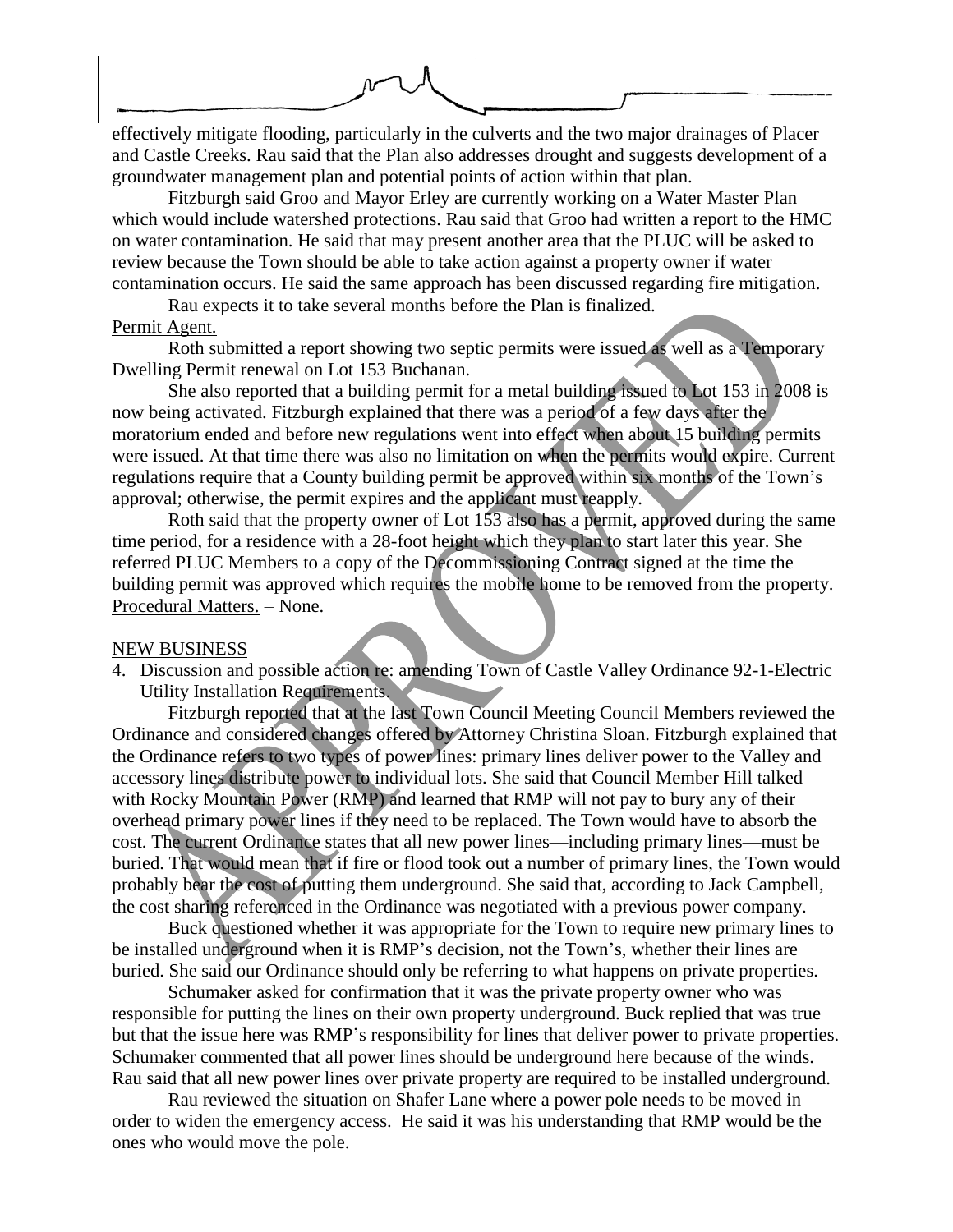

Fitzburgh said that the Town Council had discussed adding a phrase to Ordinance 85-3 that would require all new lines not owned by RMP on private lots to be put underground. PLUC Members agreed to address this the next time Ordinance 85-3 comes under review.

According to Fitzburgh, the Town Council, after considering Sloan's comments, realized that the current ordinance could prevent them from re-routing existing poles aboveground if more than a few were involved. If there were a catastrophic event, there could be more damage.

Fitzburgh noted that the Purpose (Section 1.2) as cited in the current draft amendments to the ordinance is to regulate residential connections not primary distribution lines. She also referred to suggested changes in Section 3.1.b and 3.3.

Buck observed that Section 2.5 poses an expensive unfair requirement on property owners. Fitzburgh noted that the original intention of the Ordinance was to move all power lines underground. Rau suggested that Section 2.5 could be changed to say that owners would be encouraged but not required to bury the line if a replacement pole were needed.

PLUC Members agreed to find out how to determine which poles are primary and which are distribution lines. They also discussed how the changes would affect temporary power poles. Fitzburgh said it would be possible to address this under temporary dwelling permit renewals.

In Section 5, Fitzburgh suggested they may want to delete this section. Rau and Goff agreed since the Town has no control over the decision.

In Section 6, Fitzburgh noted the change in Section 6.1. She said, if Section 5 is retained, the last sentence in 6.1 should also be retained.

Fitzburgh will talk with RMP about the noticing requirements in Section 5. She also reviewed the changes that will be made to the current draft: deletion of the last phrase in Section 1.2; definitions added in Section 1.3 to differentiate terms such as primary, accessory, distribution; changing 2.2 to encourage not require owners to put existing overhead lines underground when replaced,; change 3.3.c to show that the Town will bear the cost of relocation of any non-primary distribution lines; delete Section 5 if not required; and change the numbering on Section 6 if Section 5 is deleted.

PLUC Members agreed to hold a public hearing at its May Meeting. Fitzburgh agreed to draft proposed changes and asked that PLUC Members send their comments back to her. Roth will post the draft on the Town website and post the Public Hearing Notices.

Fitzburgh moved to table Item 4. Goff seconded the Motion. Buck, Fitzburgh, Goff, Hawkins, and Rau approved the Motion. The Motion passed unanimously.

### UNFINISHED BUSINESS

5. Discussion re: issues surrounding the use of drones within the Town boundary (tabled).

Fitzburgh moved to untable Item 4. Hawkins seconded the Motion. Buck, Fitzburgh, Goff, Hawkins, and Rau approved the Motion. The Motion passed unanimously.

Rau said that, after further research and hearing from some property owners, he no longer thought the issues surrounding drones were as dire as he originally thought. He proposed that he write a memo to the Town Council suggesting that they address the issue through the aircraft ordinance or the nuisance ordinance if they feel it is warranted. Fitzburgh commented that the role of the Planning and Land Use Commission was to plan for things that might be an issue in the future. Hawkins expressed her concern that the use of drones will become more prevalent and could pose privacy concerns if they include cameras. Buck reiterated her opinion that the PLUC should prohibit commercial use of drones in Ordinance 85-3. Fitzburgh said it would be up to the Town Council to regulate private use of drones in the Town Nuisance and Aircraft Ordinances. Goff suggested adding drones specifically to these ordinances.